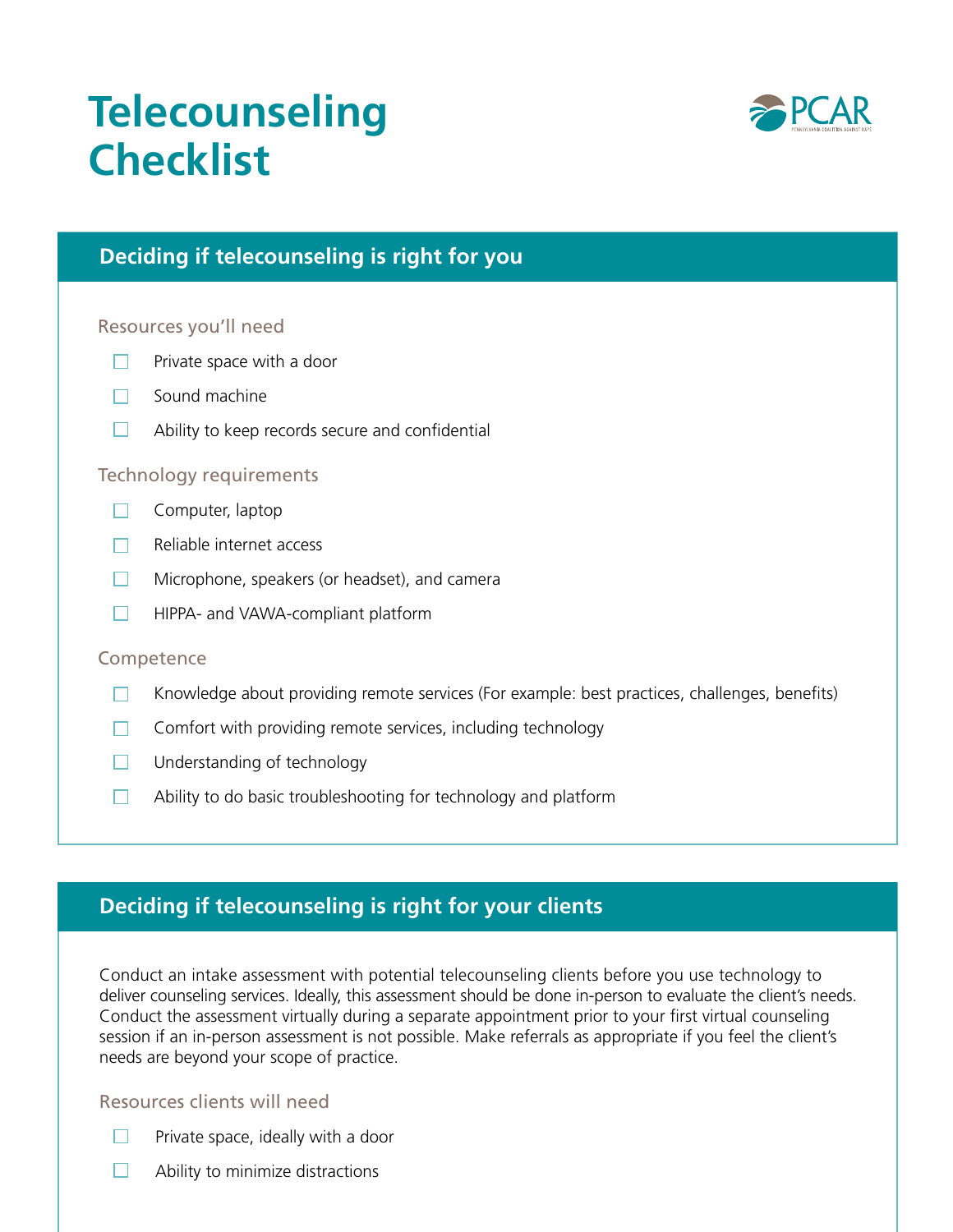## Technology requirements for clients and counselors

- Computer, laptop, tablet, or smartphone  $\Box$
- $\Box$ Reliable internet access
- $\Box$ Microphone, speakers (or headset), and camera

#### Comfort-level of client

- Feels comfortable (or is willing to try) receiving services remotely  $\Box$
- Use of technology does not cause prohibitive amount of stress or anxiety (If so, can practice  $\Box$ sessions be scheduled to build skills and feelings of competence?)
- $\Box$  Understands benefits and challenges of telecounseling

## **Before the session begins**

## Obtain informed consent

- $\Box$ Clients, ages 14 and older, can provide informed consent. For clients 13 and younger, a parent or legal guardian must provide consent.
- Fully explain the services you/your agency provides, confidentiality and its limitations, and any  $\Box$ relevant policies around service provision (for example, missed appointment policies, boundaries and expectations) as you would for in-person appointments. You must also explain the benefts and challenges of receiving these services through virtual means, so that clients can decide what is best for them.
- $\Box$ Clients must: a) consent to receiving services, b) consent to receiving them virtually, c) understand limitations of confidentiality, including mandated reporting and release of information (such as survivor's name and location) that may be necessary in cases of emergency prior to providing services online. Make every effort to obtain signed, written consent. Options to consider may include the use of mail to send forms between the counselor and survivor or parent/guardian, or in cases when the need is emergent, electronic signatures, email verification, or pictures of the signed consent may fulfll the requirement. For more information, review this document from the National Network to End Domestic Violence (NNEDV, 2020), [Digital Written Consent to Share Information](https://www.techsafety.org/digital-written-consent).

## Preparing yourself

- Be creative and think of ways to adapt your methods and activities to online delivery. Use П. features of the platform to increase engagement and interactivity, such as chat, screen sharing, or emoticons.
- Dress as you would for appointments held in your office. Avoid eating or chewing gum during  $\Box$ sessions.
- Prepare your space. Make sure your space is private and quiet. Adjust your lighting to ensure the  $\Box$ video of you is as clear as possible. Set up your camera to be at eye-level so that you can easily make eye contact with your client. Be mindful of what can be seen in your camera's view, and adjust as necessary.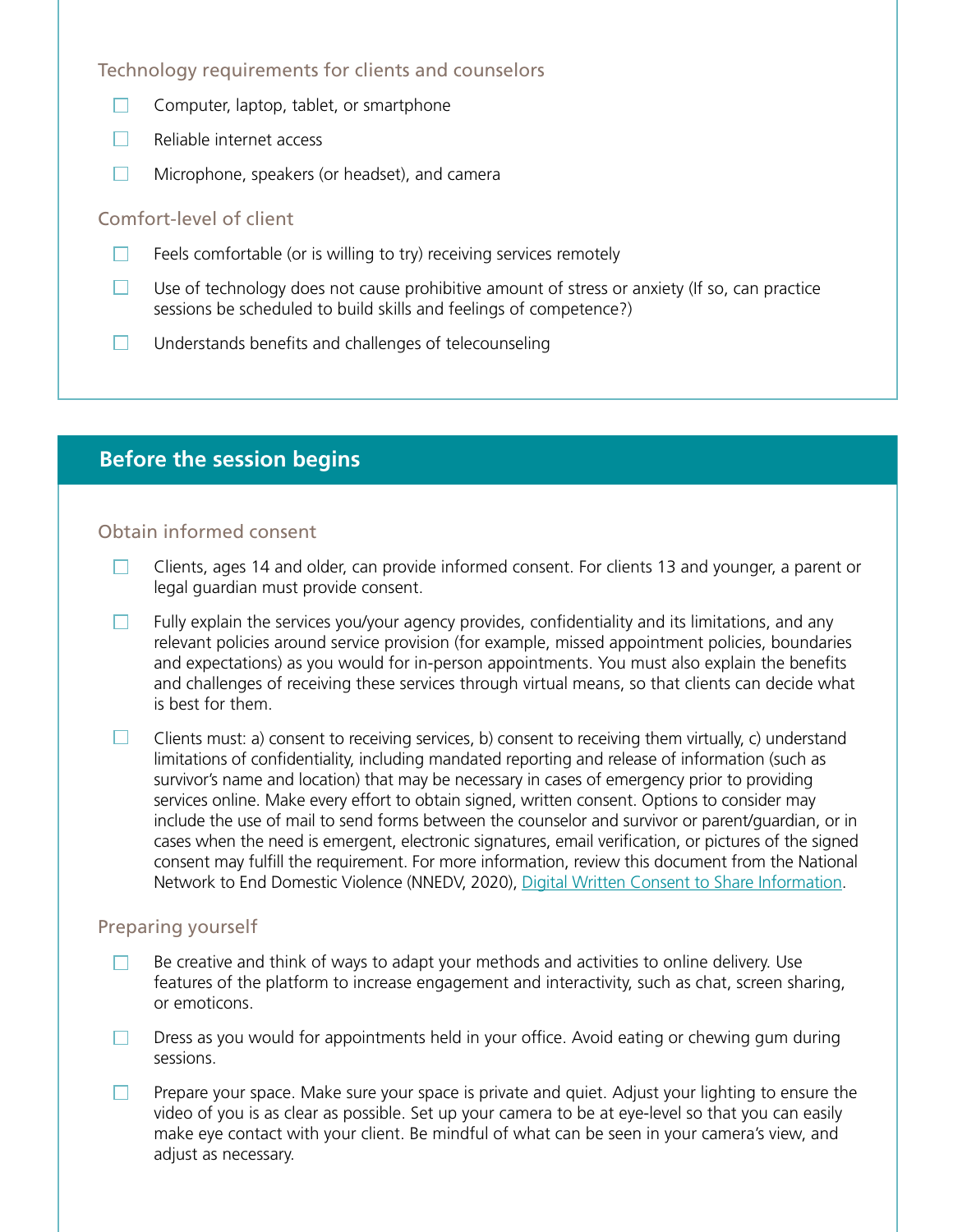- $\Box$ Close and lock your door, as needed, to avoid interruptions by people and pets.
- Test your equipment. Make sure your audio and video are working well.  $\Box$
- $\Box$ Make sure your device is fully-charged or plugged in.
- $\Box$ Use a wired internet connection if it's an option. You will be less likely to lose your connection.
- Close all unnecessary browser or document windows to improve quality of your audio/visual  $\Box$ transmission.
- Set up your virtual office so that the client's sound and video is muted when they enter, if  $\Box$ possible. That way, they can choose to turn on their microphone and video camera when they are ready.
- $\Box$  Have the contact information for tech support close by.
- $\Box$ Be sure to read and have access to the client's fle, so that you are familiar with the most recent updates.
- $\Box$ If your client will need any worksheets, handouts, or supplies for the session, make sure to provide them in advance or during the session.
- Review this document from the Victims Rights Law Center (VRLC, 2020): Protecting Survivor  $\Box$ [Privacy When Working From Home: A Guide for OVW-Funded Victim Service Providers](https://mcasa.org/assets/files/Privacy_When_Working_at_Home_VRLC.pdf).

#### Preparing your client

- Be sure to explain you/your agencies expectations for the use of telecounseling and remote  $\Box$ services. For example, review your policies for missed appointments and how to seek support between telecounseling appointments.
- $\Box$ Explain to the client the importance of maintaining a private, quiet space for counseling appointments, and how their confidentiality can be compromised if others are able to overhear or are present during their sessions.
- $\Box$ Teach your client how to use the features of the platform. Consider scheduling a practice session.
- $\Box$ Describe how virtual sessions will go, and plan in advance for how you will address technology issues or emergency situations. For example, explain that at the beginning of each session you will need to confrm their identity, obtain an alternate means of contacting them (via phone or text), and their geographical location, in case of emergency.
- Arrange for an adult caregiver to be "on call" during the session in case of emergency or crisis  $\Box$ for clients ages 13 and under. This person does not need to be in the room, but should be on site. Obtain this person's phone number so that you can call them or text them, if needed, during the session. While this may be a good practice in some cases with other clients, as well, it is important to consider and explain the impact to the client's confidentiality.
- Explain the limitations of confdentiality when receiving services remotely so the survivor can  $\mathbf{1}$ provide informed consent.

## **At the beginning of each session**

Make sure that your client can see and hear you.  $\Box$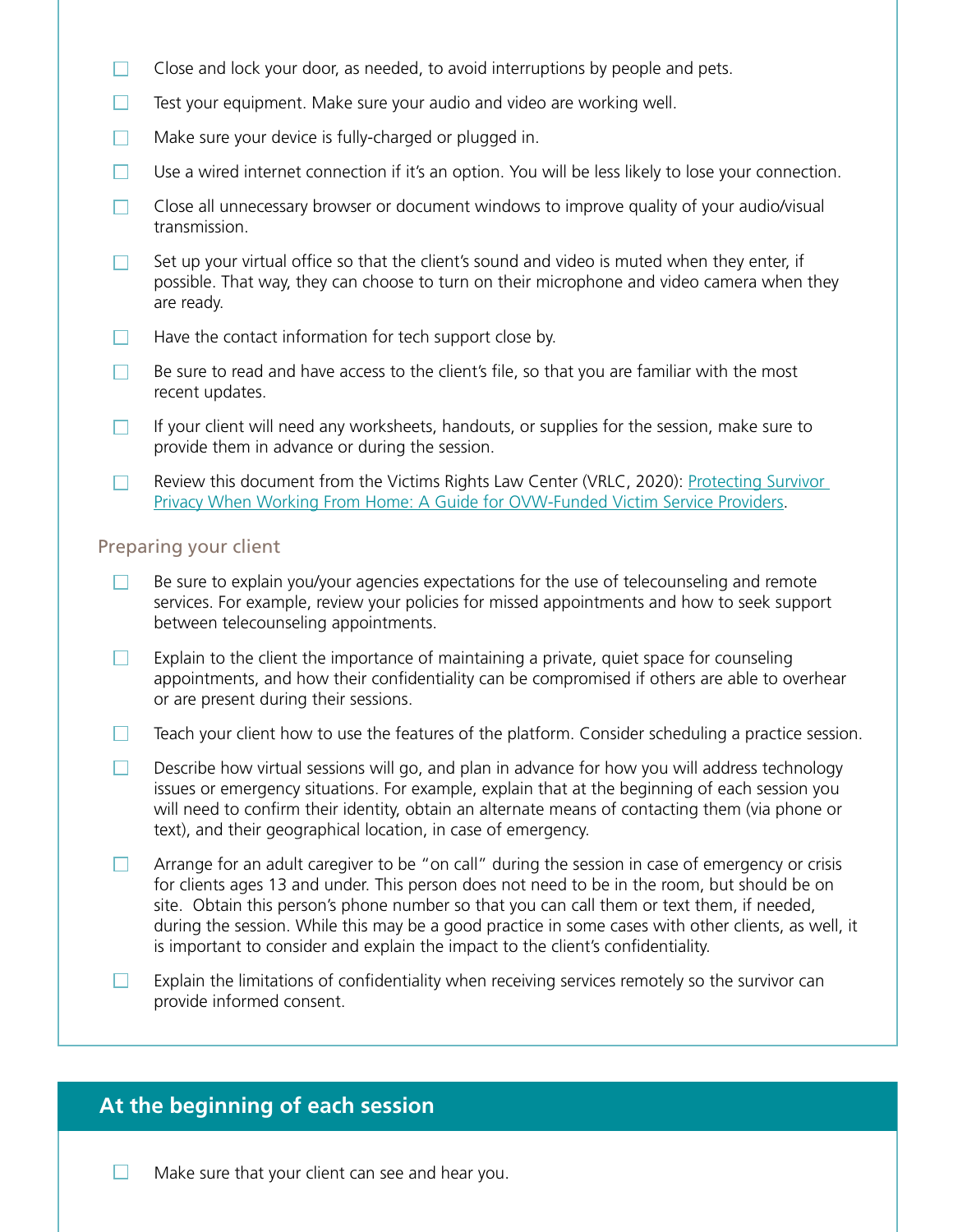- $\Box$ Confirm the identity of your client. Use two-factor identification process, such as asking their name and birthdate, especially if this is your first session.
- $\Box$ Reiterate the importance of ensuring privacy and confdentiality during the session.
- Obtain/confrm an alternate means of contacting the client if connection is lost, such as a cell  $\Box$ phone number or email address.
- $\Box$ Confirm/obtain the client's geographical location, in case of emergency, so that you can provide an address to first responders.
- Review your technology back-up plan for if there are technological issues or connectivity is lost  $\Box$ during the session. For example: Should you try to log back on? How much time will be spent trying to reconnect before using the alternate means of making contact? Will you call them or should they call you?
- Go over the emergency plan. For example, if they suffer a crisis or medical emergency, let them m. know you will call 911. For clients under the age of 14, let them know that you will call their adult caregiver to help them, and if necessary, you will call 911.

## **During the session**

- n. As you would during in-person sessions, use body language to show that you are listening and that you care. Make eye contact, nod along, and use facial expressions to show that you are "with them," even if you're not in the same space.
- Use reflective listening to ensure that you are in tune with what your client is expressing to you.  $\Box$
- $\Box$ Use different platform features to offer alternative ways for clients to express themselves. Some clients may prefer to type their thoughts into a chat box, for example.
- Inform the client if you are doing something outside of camera view. For example, if you are  $\Box$ taking notes during the session, let the client know what you are doing because they may not be able to see you writing. Even something as simple as going off-camera and muting to blow your nose could cause a client to wonder what is happening and cause them concern.

## **Concluding the session**

- At the end of the session, check in with your client about their experience of using  $\Box$ telecounseling. Is it working for them? Are there things you can do to improve their experience? (It's okay to let them know if this is a new venture for you, as well! Authenticity builds connection.)
- $\Box$ Review with your client how they can reach you between appointments, and what they should do in case they have an immediate or emergent need.
- $\Box$ Schedule your next appointment with them, if appropriate.